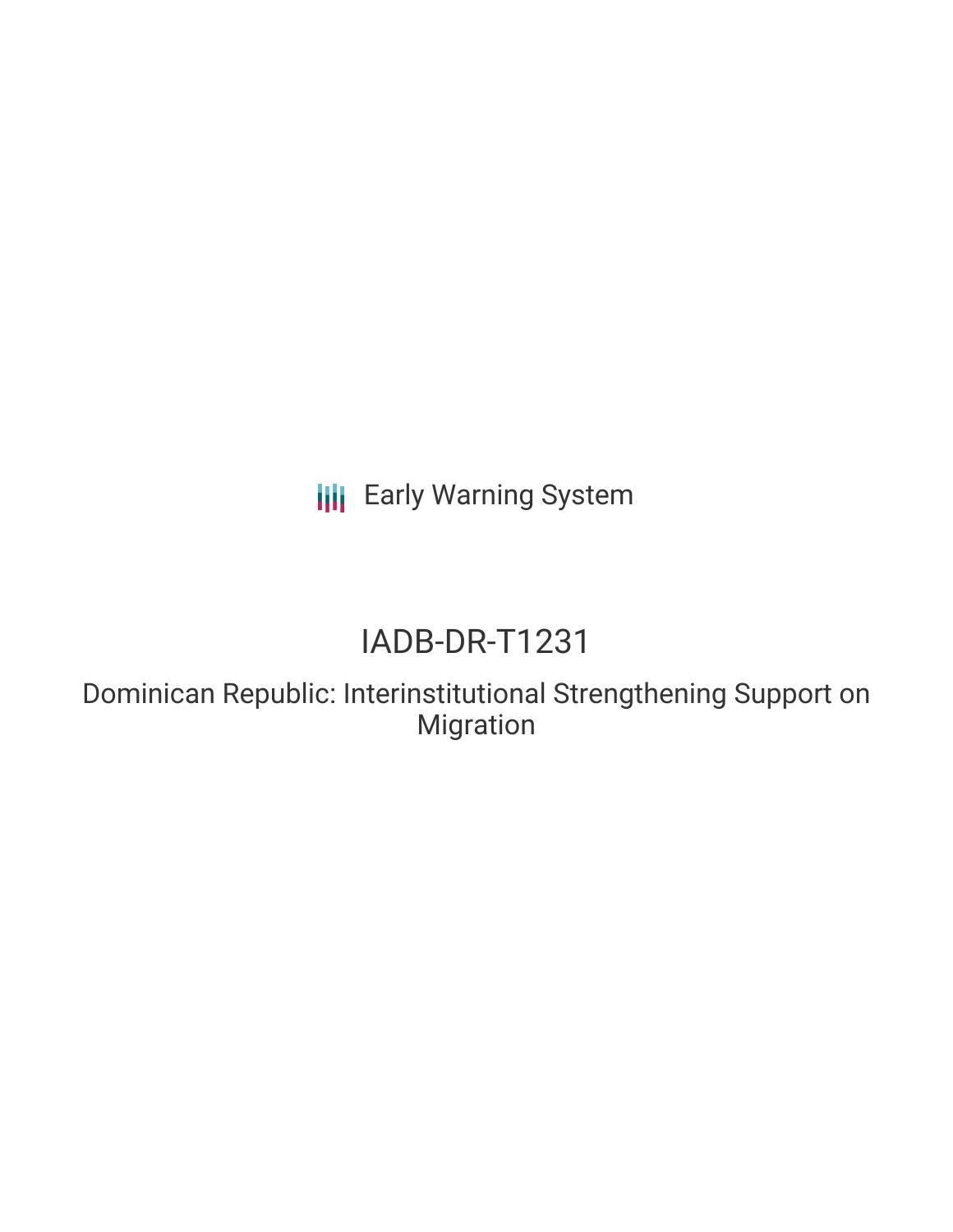

### **Quick Facts**

| <b>Countries</b>               | Dominican Republic                        |
|--------------------------------|-------------------------------------------|
| <b>Financial Institutions</b>  | Inter-American Development Bank (IADB)    |
| <b>Status</b>                  | Approved                                  |
| <b>Bank Risk Rating</b>        | C                                         |
| <b>Borrower</b>                | Government of Dominican Republic          |
| <b>Sectors</b>                 | Law and Government, Technical Cooperation |
| <b>Investment Type(s)</b>      | <b>Advisory Services</b>                  |
| <b>Investment Amount (USD)</b> | \$0.20 million                            |
| <b>Project Cost (USD)</b>      | $$0.20$ million                           |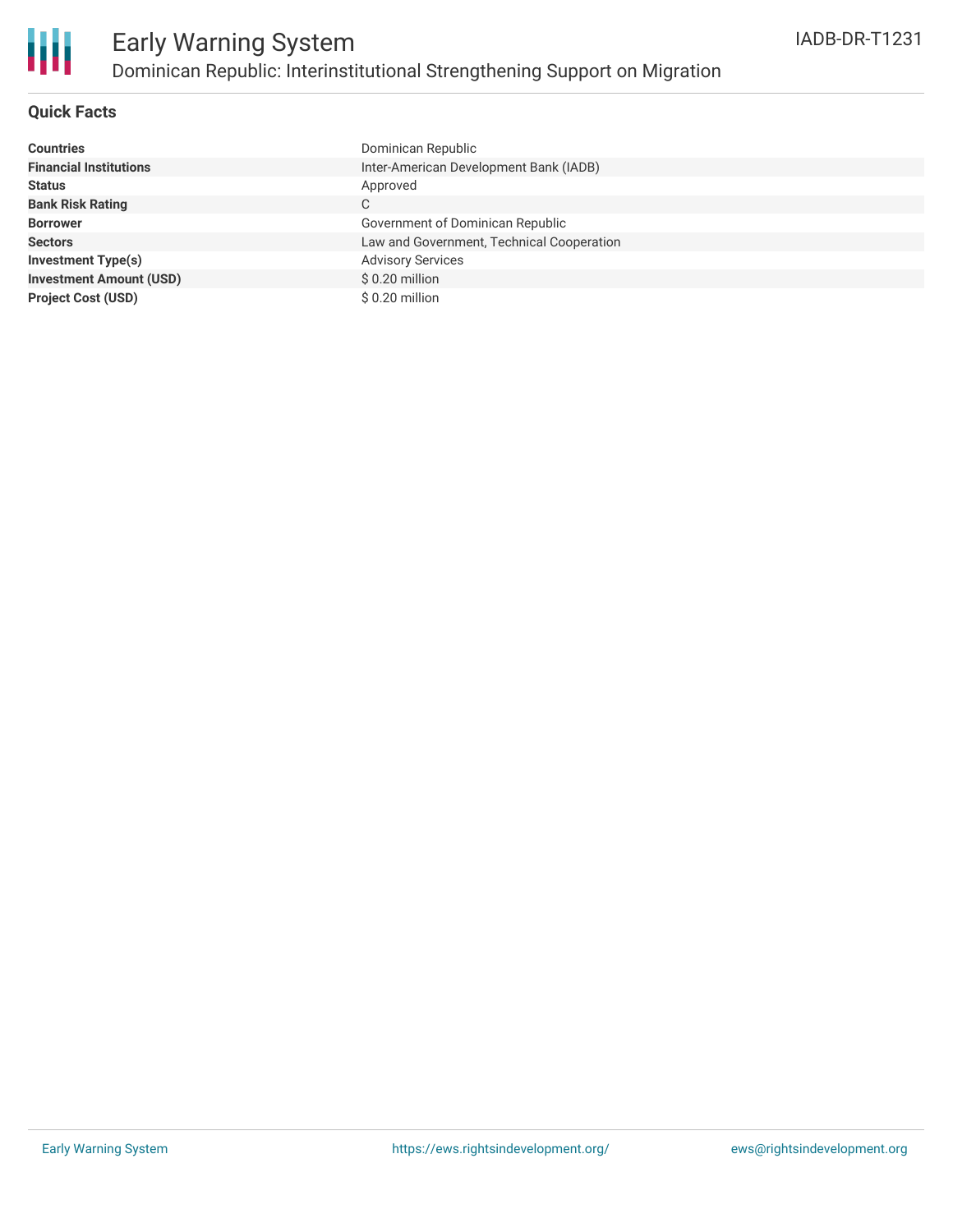

### Early Warning System Dominican Republic: Interinstitutional Strengthening Support on Migration

### **Project Description**

Support to the interinstitutional strengthening on migration issues. The specific objectives are (i) support the data collection of the Third National Survey on Immigrants (ENI); (ii) Measure the effects of the Foreign National Regularization Plan (PNRE) in socioeconomic integration of the migrant population; (iii) Study the impact of the diaspora and remittances in the country; and (iv) support the strengthening of the institutional capacity of institutions involved in the registration and regularization of migrants.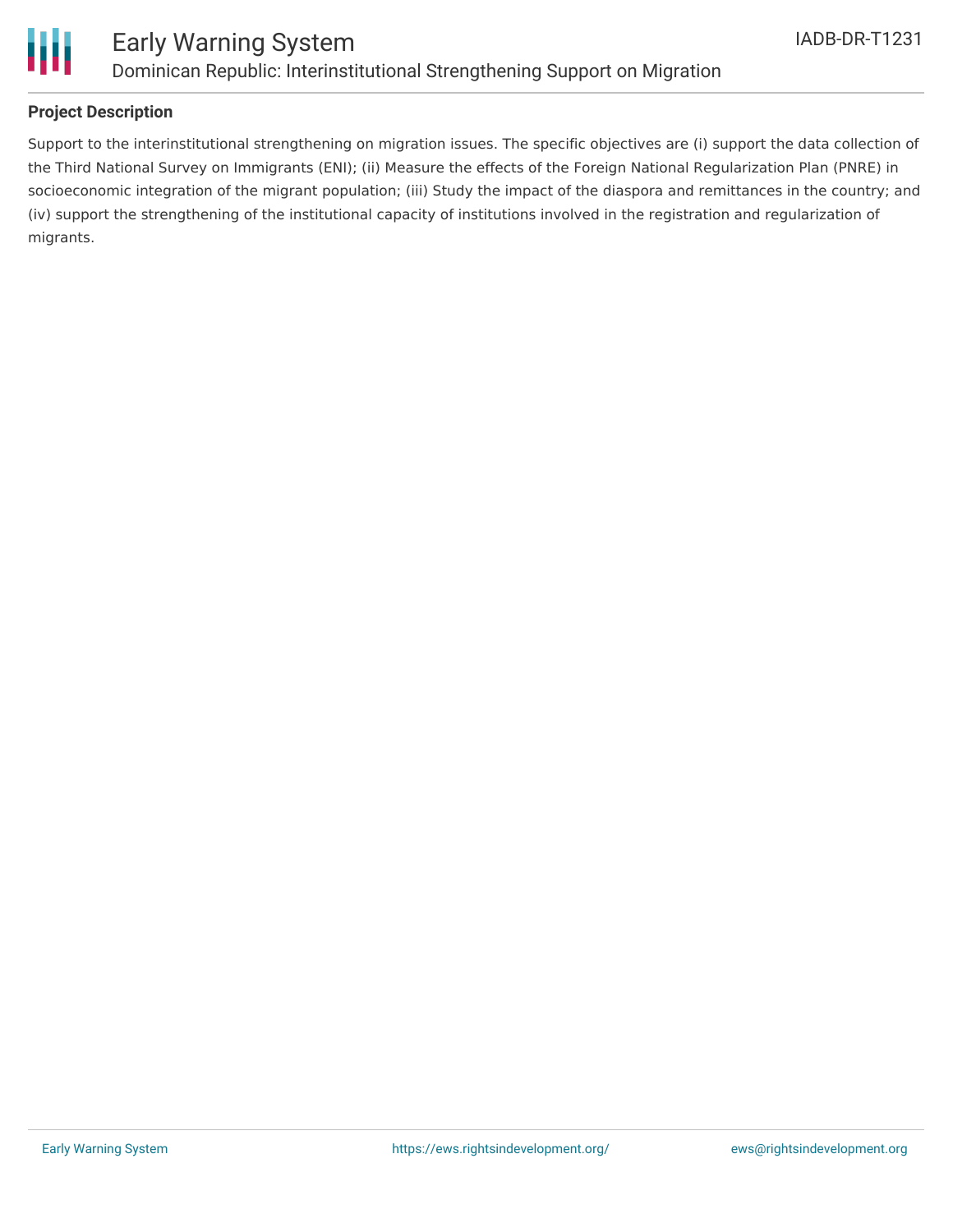

## Early Warning System Dominican Republic: Interinstitutional Strengthening Support on Migration

### **Investment Description**

• Inter-American Development Bank (IADB)